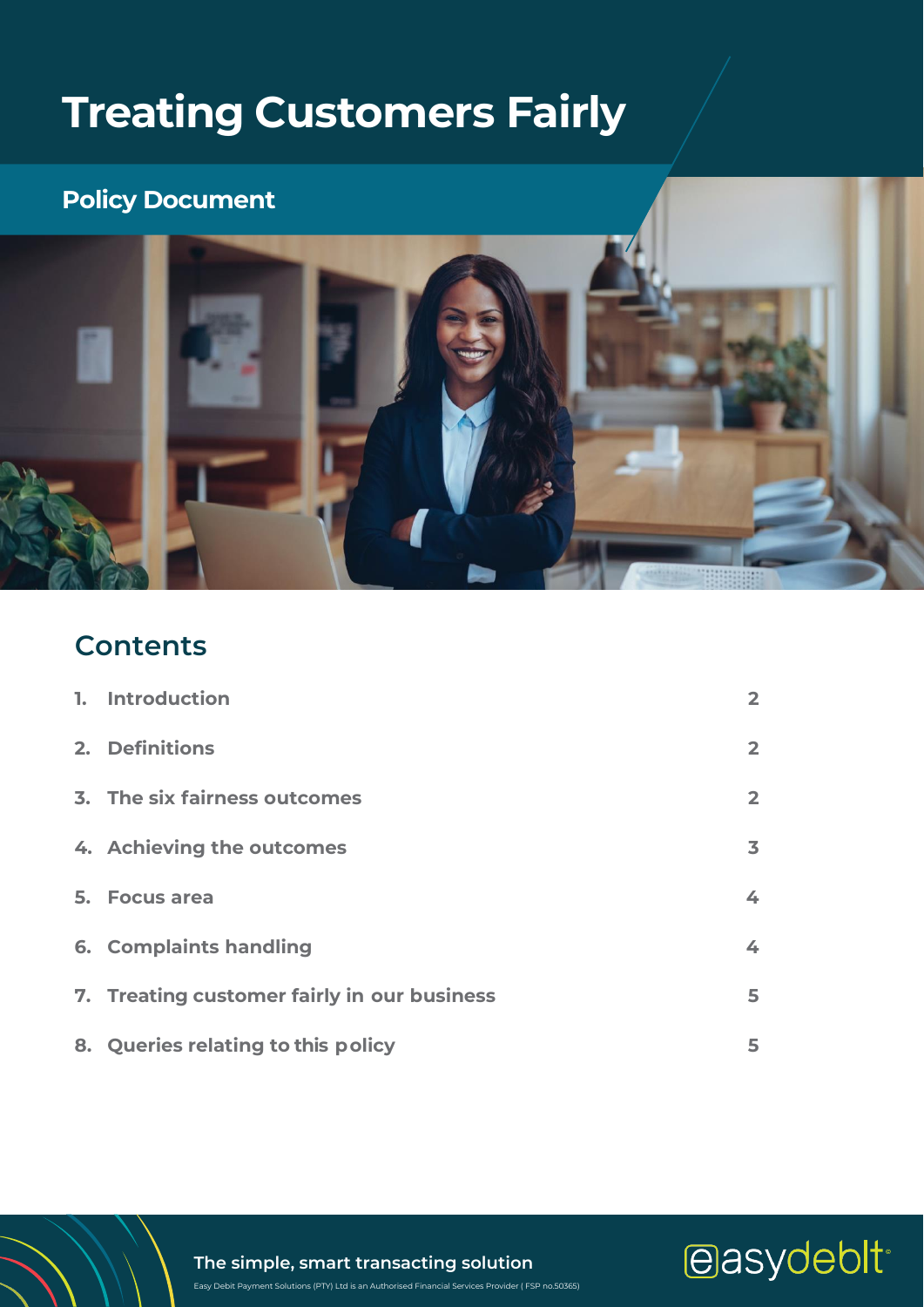## <span id="page-1-0"></span>**1. Introduction**

The Directors and Management of Easydebit Payment Solutions (PTY) LTD are committed to ensuring that all principles of Treating Customers Fairly (TCF) are applied in all areas of our day to day business activities. Our corporate philosophy is imbedded with customer centricity.

In adopting these principles, the company recognise that fair treatment of our customers is about adding value to the service we offer by aiming to:

- Protect the interests of our customers at each stage of the product life cycle, from product creation, promotion, right through to after sales service which in our business is claims handling.
- Meet as best we can the unique needs of each customer by offering a transparent, efficient and professional service, and constantly reviewing our service to identify areas forimprovement.
- Drive a client centric and service-oriented culture geared towards customer satisfaction.
- Ensuring that any partner actively involved in servicing their clients with our collection and recruitment services will be fully introduced to our TCF standards and will be required to adhere to our TCF Policy fully if they do not have their own TCF policy that meets our monitoring standard.

## <span id="page-1-1"></span>**2. Definitions**

#### **"Client"**

A specific person or group of persons, excluding the general public, who is or may become subject to a financial service rendered intentionally by the FSP's.

#### **"Conflict of interest"**

Means any situation in which a provider or a representative has an actual or potential interest that may, in rendering a financial service to a client –

- a) Influence the objective performance of his/ her or its obligations to that client; or
- b) Prevent a provider or representative from rendering an unbiased and fair financial service to that client, or from acting in the interests of the client, including but not limited to:
- i) A financial interest,
- ii) An ownership interest,
- iii) Any relationship with a third party

### **"FSCA"**

Financial Sector Conduct Authority, is the market conduct regulator of financial institutions that provide financial products and financial services, financial institutions that are licensed in terms of a financial sector law, including banks, insurers, retirement funds and administrators, and market infrastructures.

#### **"FSP"**

Financial Services Provider authorised in terms of the Financial Advisory and Intermediary Services Act, 37 of 2002.

#### **"TCF"**

Treating Customers Fairly (TCF) is an outcome based regulatory and supervisory approach designed to ensure that specific, clearly articulated fairness outcomes for financial services consumers are delivered by regulated financial firms.

## <span id="page-1-2"></span>**3. The six fairness outcomes**

Six TCF principles have been adopted within the company across all business practices, governance frameworks and day-to-day processes.

**Outcome 1:** Customers can be confident that they are dealing with an entity where the fair treatment of customers is central to the entity`s culture.

**Outcome 2:** Products are designed to meet the needs of identified types, kinds or categories of customers and are targeted accordingly.

**Outcome 3:** Customers are given clear information and are kept appropriately informed before, during and after the time of entering into a service contract.

**Outcome 4:** Where customers receive advice, the advice is suitable and takes account of their circumstances.

**Outcome 5:** Customers are provided with services that perform as the service provider or their representatives have led them to expect, and the associated service is both of an acceptable standard and what they have been led to expect; and

## easydebit<sup>®</sup>

**The simple, smart transacting solution**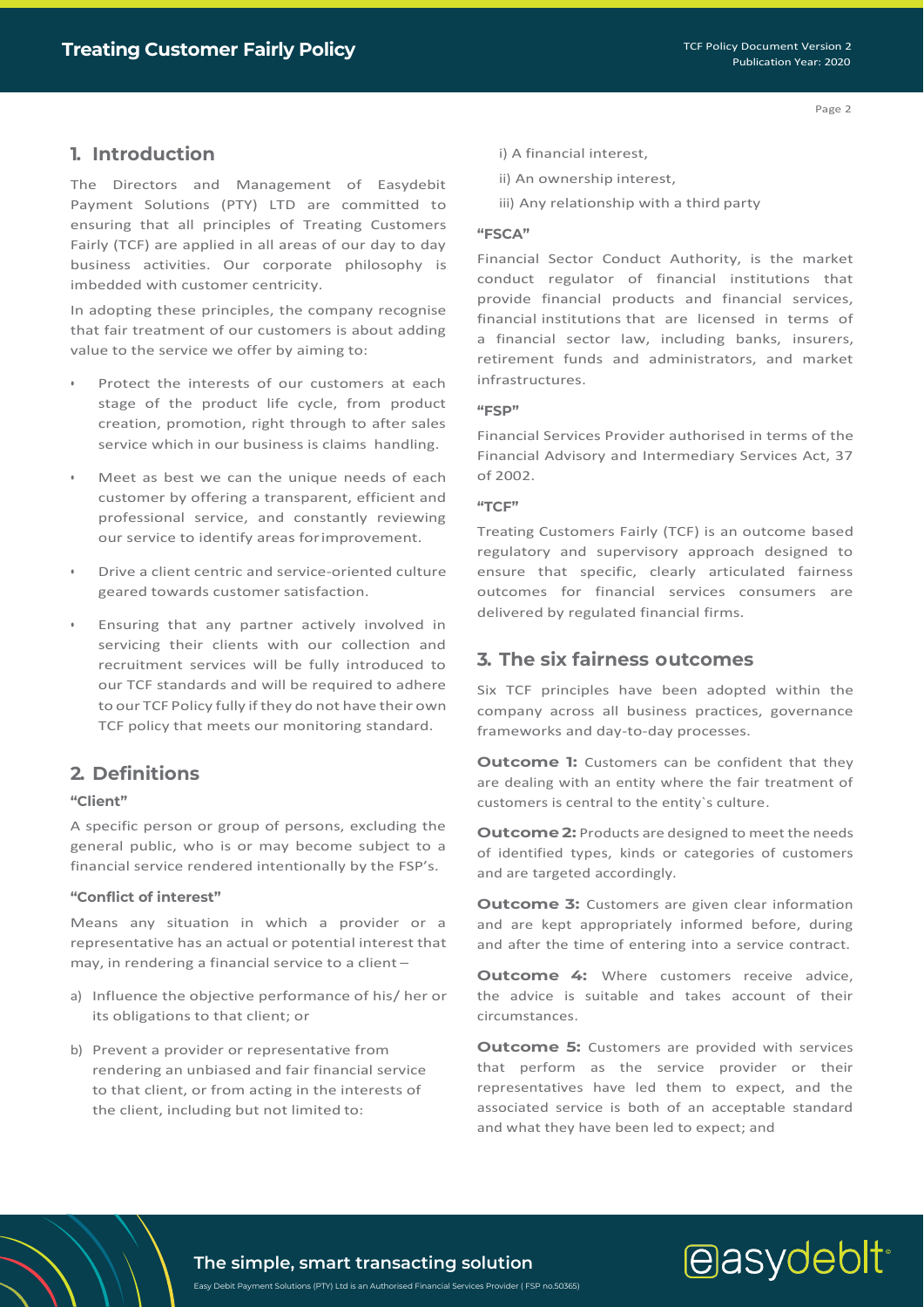**Outcome 6:** Customers do not have to face unreasonable post-sale barriers to change or replace a product, submit a claim and/or or lodge a complaint.

### <span id="page-2-0"></span>**4. Achieving the outcomes**

The company will aim to demonstrate through its behaviour and monitoring that we are consistently treating customers fairly throughout the stages of the product life cycle. These may include:

#### **4.1. Culture and governance**

To ensure that the company applies business practices fully governed by a culture of TCF, the directors and management will adopt the TCF framework and are specifically responsible to ensure that it isembedded throughout the organization.

The responsibility of the end-to-end implementation of the TCF Framework has been delegated to the compliance function as the custodian of the internal / external rollout across the group as a whole.

Measurement standards will be implemented and monitored regularly.

#### **4.2. Service design**

Products and services and their distribution strategies are designed to meet the needs of identified groups and clients and are marketed accordingly.

Extensive due diligence has been conducted over the years by the directors and management team to ensure that the selected target market is touched through clients and through entities that receive and on-sell our services to their clients.

#### **4.3. Promotion and marketing**

The company markets their products on social media and websites but the bulk of the marketing to clients is through sales consultants to ensure that customers are not provided with misleading information or misrepresented facts,

Guidance documents are developed which governs the activities defined as advertising or marketing in relation to the definitions found in the Policy Holder Protection Rules for Long- and Short-Term Insurance.

These guidance documents govern the way of work within the business and set out the processes, regulatory requirements and minimum standards which need to be complied with by all stakeholders.

A firm sign off processes has also been put in place to ensure that disclosures and product related marketing material is reviewed objectively by compliance department within the company to ensure that the material is appropriate and not misleading

#### **4.4. Advice**

Where the company provides advice in their own capacity and where sales consultants engage with services providers and clients in this regard and they ensure that the information and advice provided is suitable and takes all circumstances of advice into account.

The company is also committed to ensuring that any representative appointed under their license, will meet the requirements set out in section 7(1)(b) of the FAIS Act as well as any fit and proper requirements prescribed under the FAIS Act, including but not limited to the FAIS product knowledge and competency requirements.

The company also has due diligence processes in place before contracting with a new intermediary or financial service provider to ensure that they are licensed as financial services providers and authorised to render financial services in respect of the services that will be offered.

The company will also ensure that the mandates they obtain from clients are compliant in accordance with section 8 of the FAIS Act to be satisfied that the independent intermediary and, where applicable, any persons rendering services as intermediary on the independent intermediary's behalf meet the FAIS product knowledge competency requirements and have the operational and technological infrastructure to support the advice process.

#### **4.5. Service provision**

The company ensures that clients are given clear information and are kept appropriately informed before, during and after the time of entering into a contract and through the due diligence process.

easydebit<sup>®</sup>

## **The simple, smart transacting solution**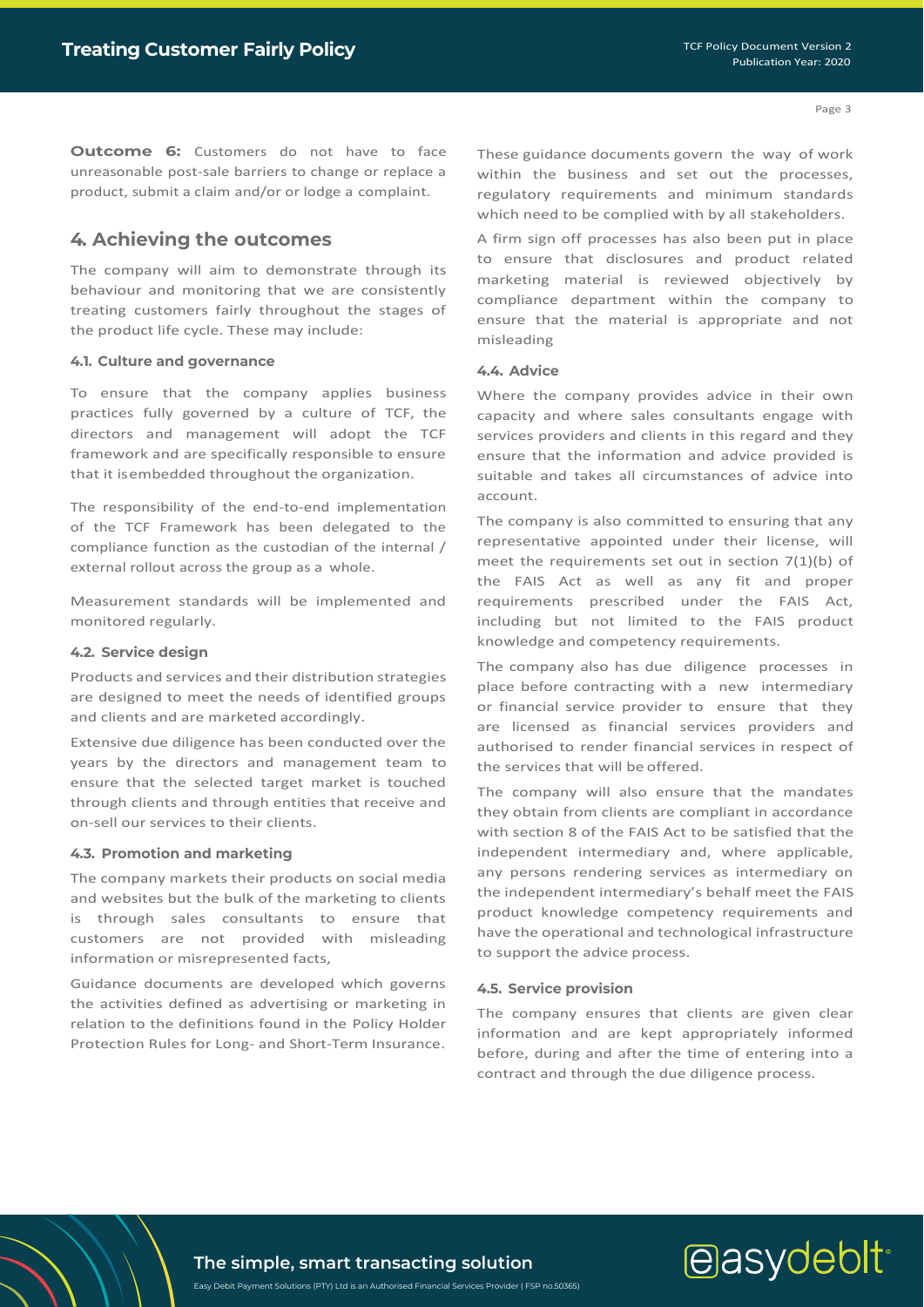The company will comply with all disclosure requirements under the Policy Holder Protection Rules of both Short Term and Long-Term Insurance requirements and we have documented procedures and minimum requirements to ensure all stakeholders align.

In addition, FAIS and the general codes of conduct associated with various categories of licenses also governs the engagement with our customers and service providers.

#### **4.6. Post sales barriers**

The company ensures that our clients do not face unreasonable post-sale barriers to query a collection or mandate or make a complaint.

We believe that the full customer journey must be of a high quality and must at no time prejudice the customer in any way whatsoever.

Dedicated complaints personnel have strong governance and review processes to ensure that customers are not treated unfairly when dealing with us.

Furthermore, the company is fully transparent with its customers and will ensure that we provide suitable channels for customers to contact us if they have complaints or queries. In addition, we monitor complaint data to ensure that agreed turnaround times and minimum service standards are adhered to.

The company is committed to ensuring that we continuously monitor management information relative to complaints, claims and switching processes to identify trends of poor customer treatment and to implement corrective measures to ensure that clients do not face any post sales barriers.

#### <span id="page-3-0"></span>**5. Focus area**

The company will follow the requirements of the Financial Advisory and Intermediary Services Act, 37 of 2002, including all sub-ordinate legislation.

The company will regularly monitor and report on all of the above TCF outcomes as part of the company's monthly statistics, in order to assess TCF performance

across the business and recommend changes where appropriate.

The company will ensure that all our sales staff are thoroughly trained to deal with our clients and are committed to maintaining high standards of service.

The company will ensure that all our staff are not remunerated or incentivised in ways which encourage them to deal with our clients in an unfair or biased manner.

The company will always tell customers what they can expect from our relationship.

The company will provide appropriate after sales information and service to customers.

The company will ensure open communication lines with all our clients and ensure that we understand their products and services.

The company will review our TCF policy on an ad hoc basis but at least annually.

### <span id="page-3-1"></span>**6. Complaints handling**

The company will handle complaints fairly, promptly, and impartially.

In dealing with complaints the company will 'treat like situations alike' and consider whether an error might have affected a wider class of customers; and what should be done to remedy this.

The company will pay attention to the outcomes of complaints, which can serve as an important source of intelligence about the health of our business and systems. We will investigate the root causes of complaints and obtain feedback from customers who have experienced our complaints process in order to improve the level of service that we provide.

The company will measure the length of time taken to deal with a complaint, the outcome, and the way in which the outcome is communicated to the customer in order to ensure that we are treating our customers fairly.

## easydebit<sup>®</sup>

**The simple, smart transacting solution**